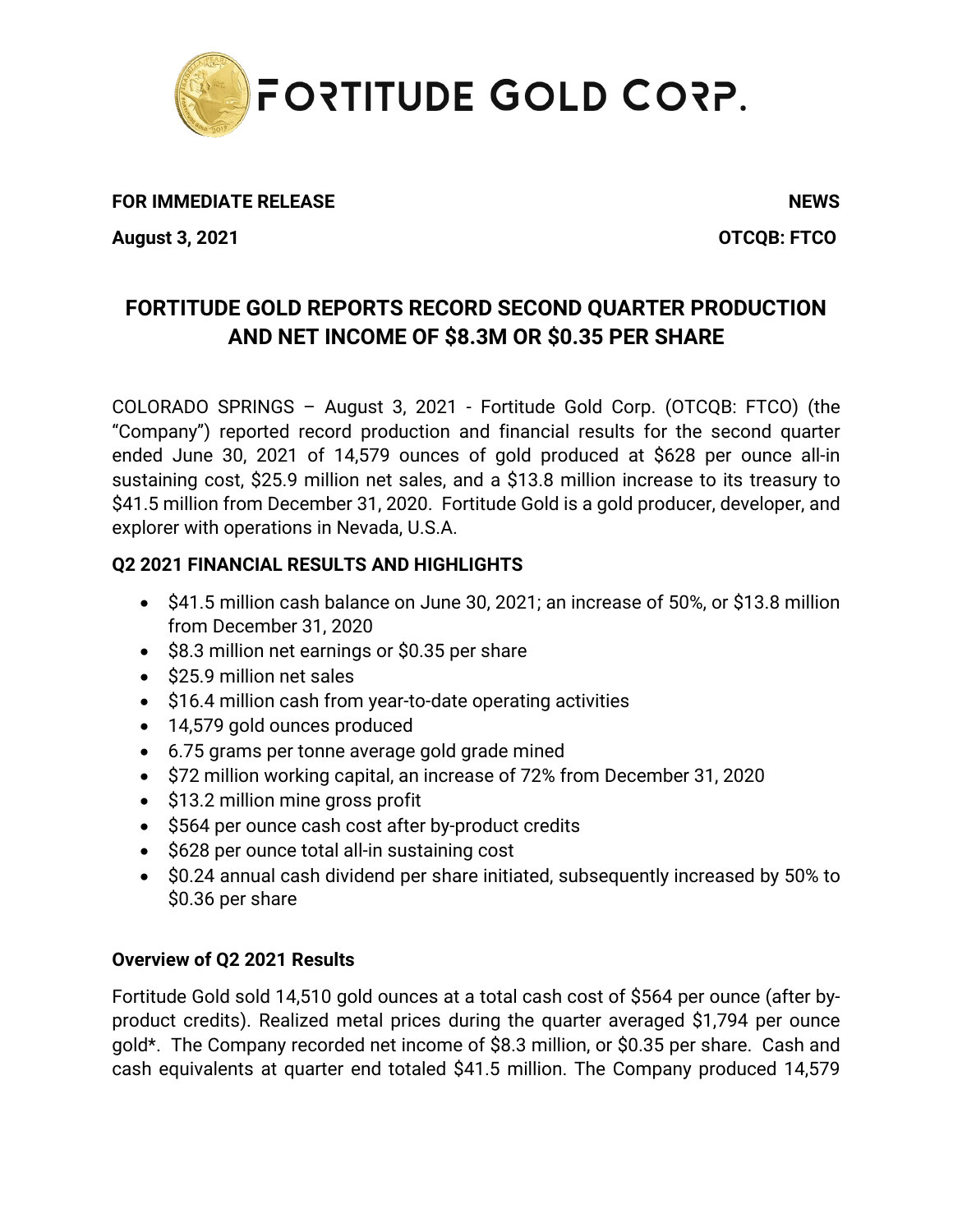ounces of gold during the quarter and recently increased its 2021 Annual Outlook, now targeting 45,000 gold ounces (a range of 40,000 to 45,000 ounces).

\*Average realized metal prices include final settlement adjustments for previously unsettled provisional sales. Provisional sales may remain unsettled from one quarter into the next. Realized prices will therefore vary from average spot metal market prices upon final settlement.

Mr. Jason Reid, CEO and President of Fortitude Gold, stated, "The second quarter marked a record for production with 14,579 gold ounces, record net income of \$8.3 million and a record cash balance of \$41.5 million. This record-breaking quarter, on the back of an outstanding first quarter, gave us the confidence and ability to initiate our dividend business strategy. We declared a \$0.24 annual dividend in April and a 50% increase in May to \$0.36 annually. Subsequent to the quarter we increased the dividend again by 17% to \$0.42 annually. Our Isabella Pearl mine continues to exceed expectations including the average grade mined during the quarter of 6.75 grams gold per tonne. We had excellent exploration results during the quarter on the Isabella Pearl mineralized trend, specifically at our Scarlet target, as well as on our Golden Mile and East Camp Douglas properties. Fortitude Gold is poised to make additional deposit discoveries on our exceptional property portfolio in the best region of the Walker Lane Mineral Belt of Nevada. We aim to be a long-term gold producer in Nevada as we look to build our second mine and as a dividend payer as we return substantial cash back to our shareholders."

The following Production Statistics table summarizes certain information about our Isabella Pearl Mine for three and six months ended June 30, 2021 and 2020:

|                                               | Three months ended June 30, |           | Six months ended June 30, |           |  |  |
|-----------------------------------------------|-----------------------------|-----------|---------------------------|-----------|--|--|
|                                               | 2021                        | 2020      |                           | 2020      |  |  |
| <b>Ore mined</b>                              |                             |           |                           |           |  |  |
| Ore (tonnes)                                  | 158,507                     | 143,818   | 314,729                   | 302,572   |  |  |
| Gold grade $(g/t)$                            | 6.75                        | 1.54      | 5.90                      | 1.33      |  |  |
| Low-grade stockpile (tonnes)                  |                             |           |                           |           |  |  |
| Ore (tonnes)                                  |                             |           |                           | 18,490    |  |  |
| Gold grade $(g/t)$                            |                             |           |                           | 0.57      |  |  |
| Pre-strip waste                               |                             |           |                           | 1,346,316 |  |  |
| Waste (tonnes)                                | 1,681,710                   | 1,715,609 | 3,056,909                 | 2,160,341 |  |  |
| <b>Metal production (before payable metal</b> |                             |           |                           |           |  |  |
| $deductions)^{(1)}$                           |                             |           |                           |           |  |  |
| Gold (ozs.)                                   | 14,579                      | 5,208     | 26,115                    | 8,900     |  |  |
| Silver (ozs.)                                 | 10.043                      | 5,902     | 17.176                    | 10,985    |  |  |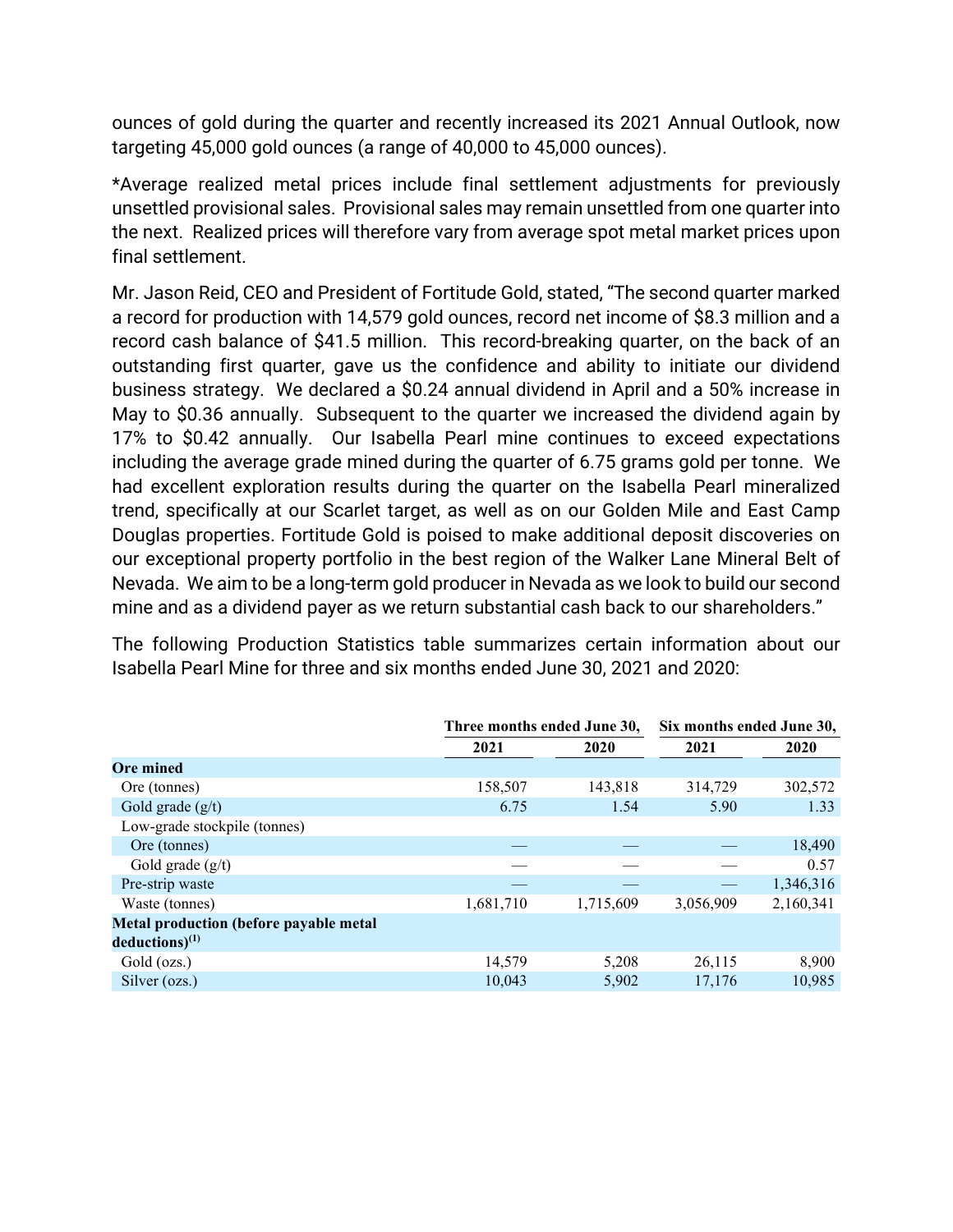The following Sales Statistics table summarizes certain information about our Isabella Pearl Mine for three and six months ended June 30, 2021 and 2020:

|                                                    | Three months ended June 30, |        |               |       | Six months ended June 30, |        |               |        |
|----------------------------------------------------|-----------------------------|--------|---------------|-------|---------------------------|--------|---------------|--------|
|                                                    | 2021                        |        |               | 2020  |                           | 2021   |               | 2020   |
| <b>Metal sold</b>                                  |                             |        |               |       |                           |        |               |        |
| Gold (ozs.)                                        |                             | 14,510 |               | 5,054 |                           | 25,982 |               | 8,809  |
| Silver (ozs.)                                      |                             | 9,946  |               | 5,851 |                           | 16,841 |               | 11,430 |
| Average metal prices realized (1)                  |                             |        |               |       |                           |        |               |        |
| Gold (\$per oz.)                                   |                             | 1,794  |               | 1,708 |                           | 1,799  |               | 1,651  |
| Silver (\$per oz.)                                 |                             | 26.30  |               | 16.10 |                           | 26.27  |               | 16.36  |
| Precious metal gold equivalent ounces sold         |                             |        |               |       |                           |        |               |        |
| Gold Ounces                                        |                             | 14,510 |               | 5,054 |                           | 25,982 |               | 8,809  |
| Gold Equivalent Ounces from Silver                 |                             | 146    |               | 55    |                           | 246    |               | 113    |
|                                                    |                             | 14,656 |               | 5,109 |                           | 26,228 |               | 8,922  |
|                                                    |                             |        |               |       |                           |        |               |        |
| Total cash cost before by-product credits per gold |                             |        |               |       |                           |        |               |        |
| ounce sold                                         | \$                          | 582    | \$            | 1,420 | \$                        | 568    | \$            | 1,391  |
| Total cash cost after by-product credits per gold  |                             |        |               |       |                           |        |               |        |
| ounce sold                                         | \$                          | 564    | $\mathcal{S}$ | 1,401 | $\mathcal{S}$             | 551    | $\mathcal{S}$ | 1,370  |
| Total all-in sustaining cost per gold ounce sold   | \$                          | 628    | \$            | 1,455 | \$                        | 605    | \$            | 1,402  |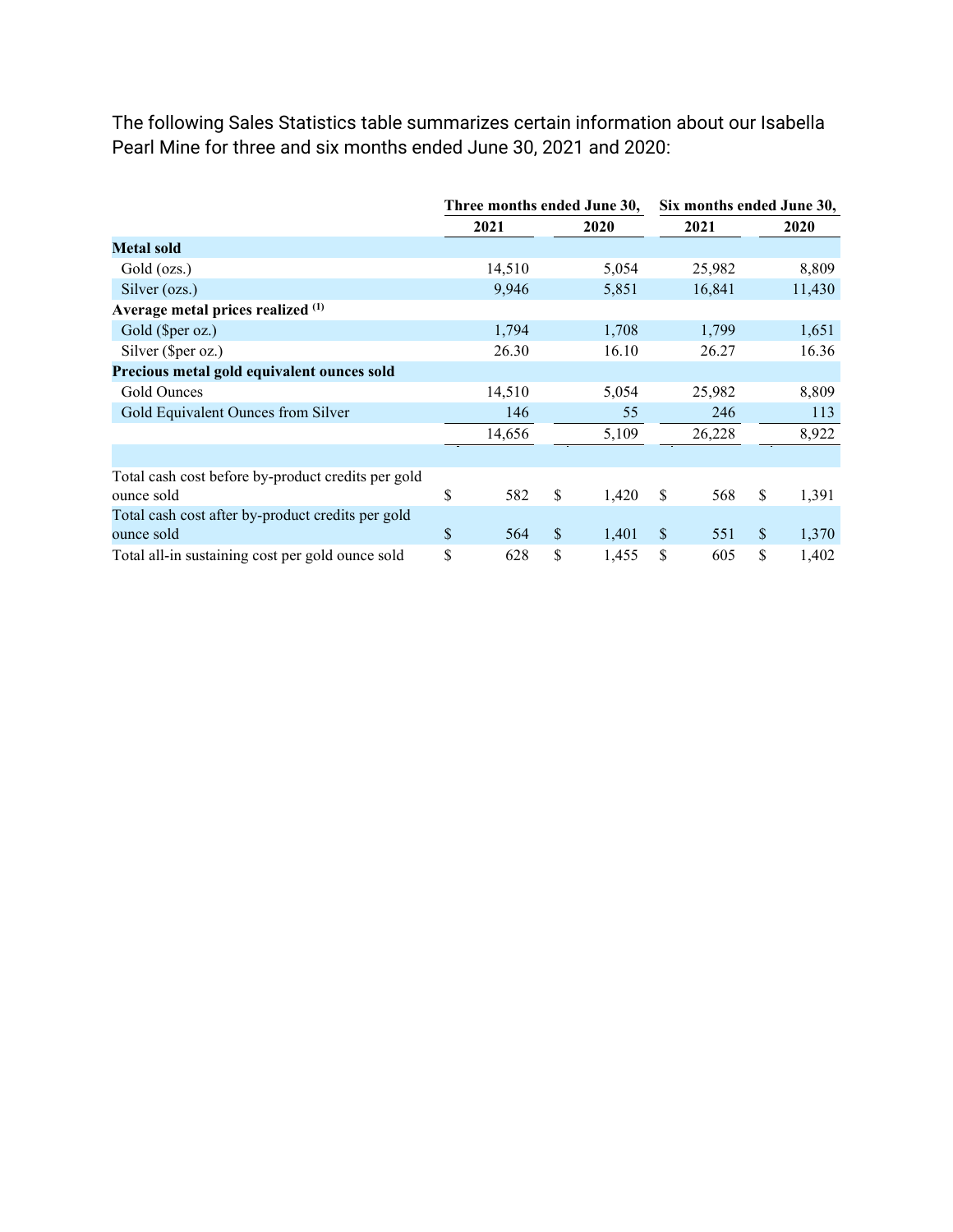#### **See Accompanying Tables**

*The following information summarizes the results of operations for Fortitude Gold Corporation for the three and six months ended June 30, 2021 and 2020, its financial condition at June 30, 2021 and December 31, 2020, and its cash flows for the six months ended June 30, 2021 and 2020. The summary data as of June 30, 2021 and for the three and six months ended June 30, 2021 and 2020 is unaudited; the summary data as of December 31, 2020 is derived from our audited financial statements contained in our annual report on Form 10-K for the year ended December 31, 2020, but do not include the footnotes and other information that is included in the complete financial statements. Readers are urged to review the Company's Form 10-K in its entirety, which can be found on the SEC's website at www.sec.gov.*

*The calculation of its cash cost before by-product credits per gold ounce sold, total cash cost after by-product credits per gold ounce sold and total all-in sustaining cost per gold ounce sold contained in this press release are non-GAAP financial measures. Please see "Management's Discussion and Analysis and Results of Operations" contained in the Company's most recent Form 10-K for a complete discussion and reconciliation of the non-GAAP measures.*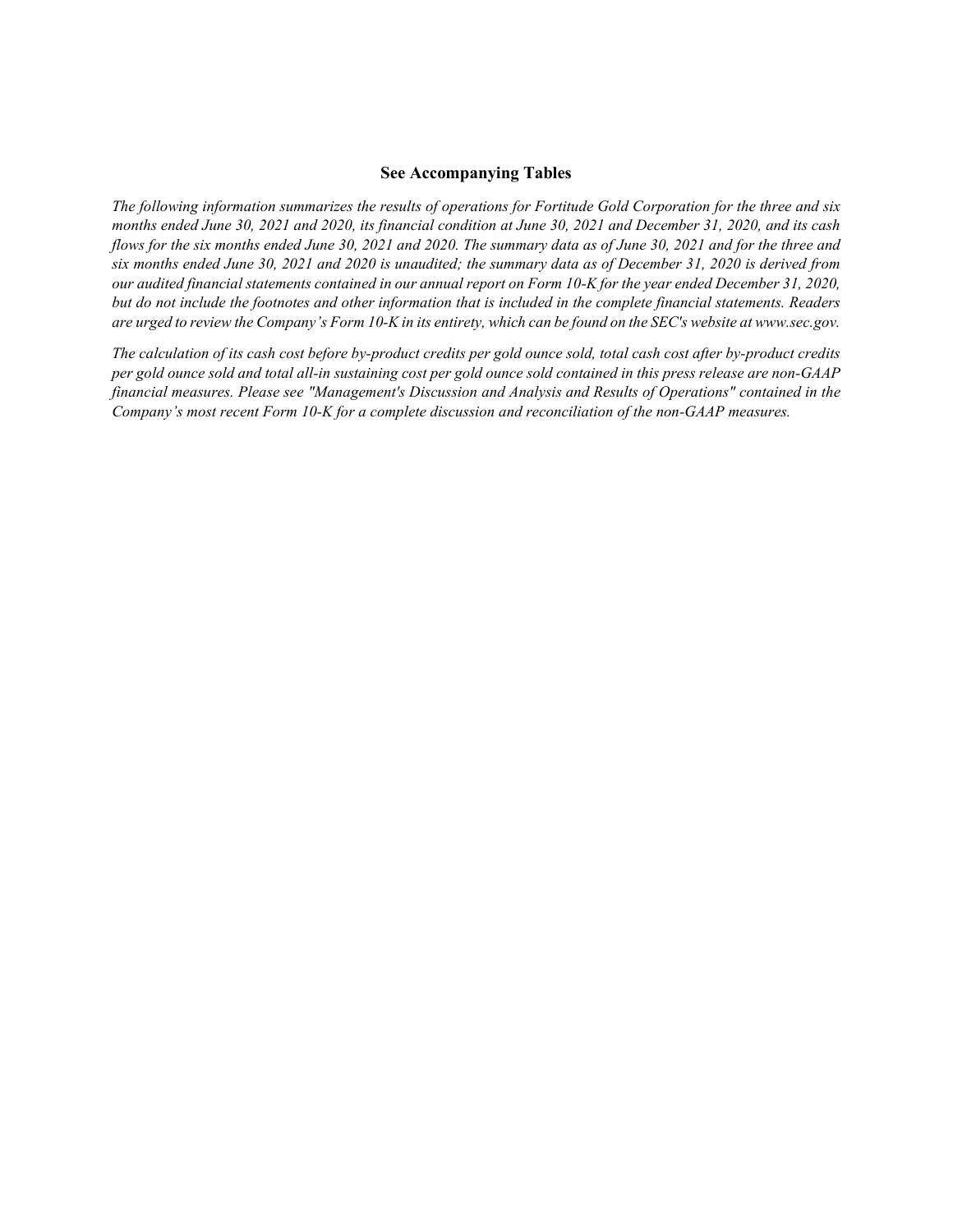### **FORTITUDE GOLD CORPORATION CONSOLIDATED BALANCE SHEETS**

*(U.S. dollars in thousands, except share and per share amounts)*

|                                                                               |                           | June 30,<br>2021 |      | December 31,<br>2020 |  |
|-------------------------------------------------------------------------------|---------------------------|------------------|------|----------------------|--|
|                                                                               |                           | (Unaudited)      |      |                      |  |
| <b>ASSETS</b>                                                                 |                           |                  |      |                      |  |
| Current assets:                                                               |                           |                  |      |                      |  |
| Cash and cash equivalents                                                     | $\boldsymbol{\mathsf{S}}$ | 41,529           | $\$$ | 27,774               |  |
| Accounts receivable                                                           |                           | 3,257            |      | 145                  |  |
| Inventories                                                                   |                           | 31,588           |      | 23,051               |  |
| Prepaid expenses and other current assets                                     |                           | 2,591            |      | 1,962                |  |
| Total current assets                                                          |                           | 78,965           |      | 52,932               |  |
| Property, plant and mine development, net                                     |                           | 38,337           |      | 50,990               |  |
| Operating lease assets, net                                                   |                           | 2,624            |      | 6,198                |  |
| Deferred tax assets                                                           |                           | 114              |      | 959                  |  |
| Other non-current assets                                                      |                           | 1,950            |      | 1,946                |  |
| Total assets                                                                  | \$                        | 121,990          | \$   | 113,025              |  |
| LIABILITIES AND SHAREHOLDERS' EQUITY                                          |                           |                  |      |                      |  |
| Current liabilities:                                                          |                           |                  |      |                      |  |
| Accounts payable                                                              | \$                        | 2,433            | \$   | 1,715                |  |
| Loans payable, current                                                        |                           | 255              |      | 665                  |  |
| Finance lease liabilities, current                                            |                           | 176              |      | 398                  |  |
| Operating lease liabilities, current                                          |                           | 2,624            |      | 6,198                |  |
| Income taxes payable                                                          |                           | 121              |      |                      |  |
| Mining taxes payable                                                          |                           | 423              |      | 1,001                |  |
| Other current liabilities                                                     |                           | 934              |      | 1,092                |  |
| Total current liabilities                                                     |                           | 6,966            |      | 11,069               |  |
| Asset retirement obligations                                                  |                           | 4,326            |      | 3,844                |  |
| Loans payable, long-term                                                      |                           | 73               |      | 117                  |  |
| Finance lease liabilities, long-term                                          |                           | 22               |      | 27                   |  |
| Total liabilities                                                             |                           | 11,387           |      | 15,057               |  |
| Shareholders' equity:                                                         |                           |                  |      |                      |  |
| Preferred stock - \$0.01 par value, 20,000,000 shares authorized and nil      |                           |                  |      |                      |  |
| outstanding at June 30, 2021 and nil shares authorized and outstanding at     |                           |                  |      |                      |  |
| December 31, 2020                                                             |                           |                  |      |                      |  |
| Common stock - \$0.01 par value, 200,000,000 shares authorized and 23,961,208 |                           |                  |      |                      |  |
| shares outstanding at June 30, 2021 and 21,211,208 shares outstanding at      |                           |                  |      |                      |  |
| December 31, 2020                                                             |                           | 240              |      | 212                  |  |
| Additional paid-in capital                                                    |                           | 103,471          |      | 99,682               |  |
| Retained earnings (accumulated deficit)                                       |                           | 6,892            |      | (1,926)              |  |
| Total shareholders' equity                                                    |                           | 110,603          |      | 97,968               |  |
| Total liabilities and shareholders' equity                                    | $\$$                      | 121,990          | $\$$ | 113,025              |  |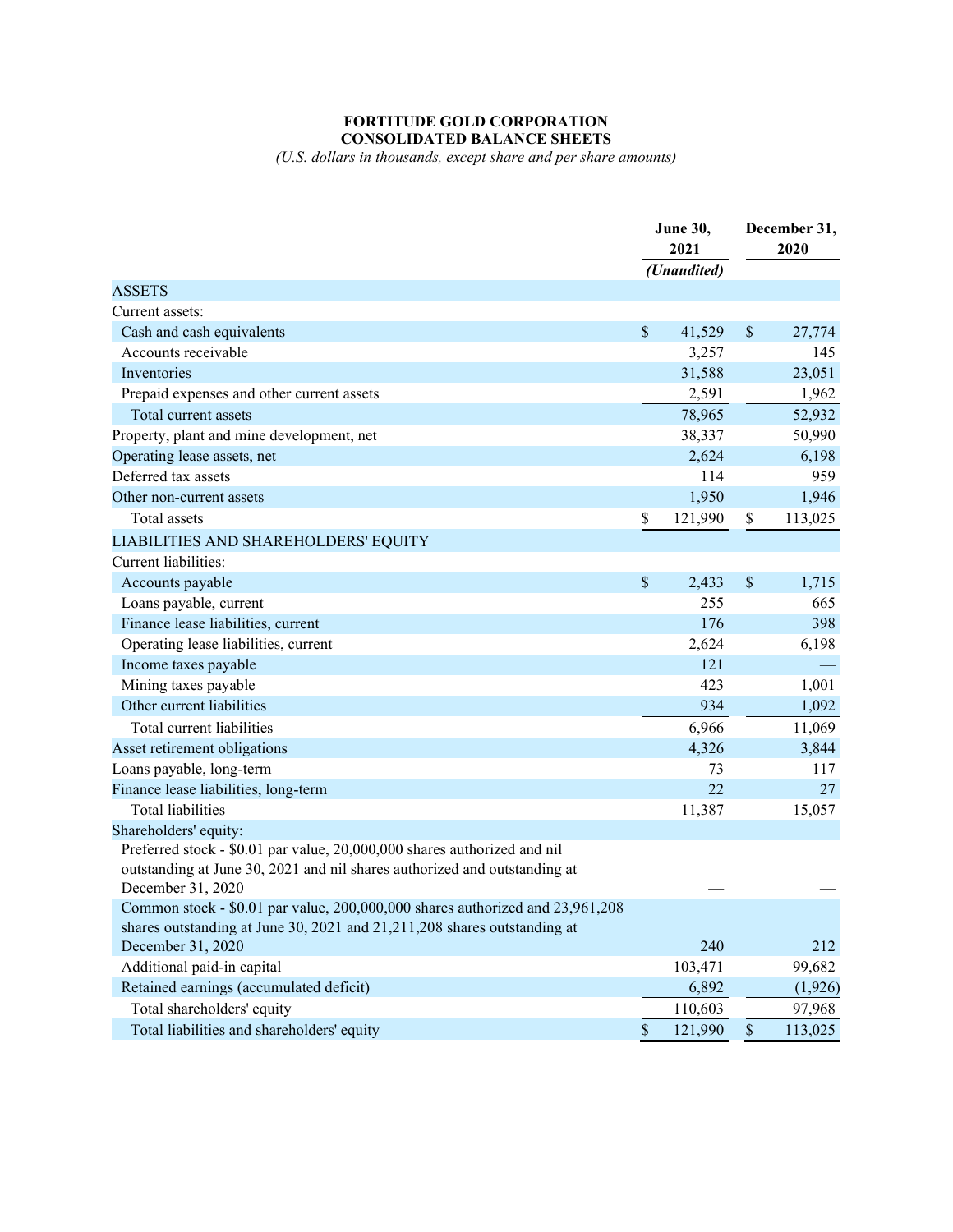### **FORTITUDE GOLD CORPORATION CONSOLIDATED STATEMENTS OF OPERATIONS**

*For the three and six months ended June 30, 2021 and 2020 (U.S. dollars in thousands, except share and per share amounts) (Unaudited)*

|                                              |      | Three months ended<br><b>June 30,</b> |                                    |                           | Six months ended<br><b>June 30,</b> |             |  |  |
|----------------------------------------------|------|---------------------------------------|------------------------------------|---------------------------|-------------------------------------|-------------|--|--|
|                                              |      |                                       |                                    |                           |                                     |             |  |  |
|                                              |      | 2021                                  | 2020                               |                           | 2021                                | 2020        |  |  |
| Sales, net                                   |      | 25,903                                | $\mathbb{S}$<br>8,576              | $\mathcal{S}$             | 46,557                              | \$14,433    |  |  |
| Mine cost of sales:                          |      |                                       |                                    |                           |                                     |             |  |  |
| Production costs                             |      | 8,059                                 | 7,030                              |                           | 14,144                              | 11,957      |  |  |
| Depreciation and amortization                |      | 4,638                                 | 1,823                              |                           | 8,285                               | 3,208       |  |  |
| Reclamation and remediation                  |      | 47                                    | $\overline{4}$                     |                           | 76                                  | (7)         |  |  |
| Total mine cost of sales                     |      | 12,744                                | 8,857                              |                           | 22,505                              | 15,158      |  |  |
| Mine gross profit (loss)                     |      | 13,159                                | (281)                              |                           | 24,052                              | (725)       |  |  |
| Costs and expenses:                          |      |                                       |                                    |                           |                                     |             |  |  |
| General and administrative expenses          |      | 1,186                                 | 594                                |                           | 7,345                               | 1,188       |  |  |
| <b>Exploration</b> expenses                  |      | 1,039                                 | 416                                |                           | 2,357                               | 593         |  |  |
| Other expense, net                           |      | 47                                    | 62                                 |                           | 84                                  | 110         |  |  |
| Total costs and expenses                     |      | 2,272                                 | 1,072                              |                           | 9,786                               | 1,891       |  |  |
| Income (loss) before income and mining taxes |      | 10,887                                | (1, 353)                           |                           | 14,266                              | (2,616)     |  |  |
| Mining and income tax expense                |      | 2,553                                 | 325                                |                           | 3,531                               | 450         |  |  |
| Net income (loss)                            | $\$$ | 8,334                                 | \$(1,678)                          | $\$$                      | 10,735                              | \$ (3,066)  |  |  |
| Net income (loss) per common share:          |      |                                       |                                    |                           |                                     |             |  |  |
| <b>Basic</b>                                 | \$   | 0.35                                  | $\boldsymbol{\mathsf{S}}$<br>(168) | $\boldsymbol{\mathsf{S}}$ | 0.45                                | \$<br>(307) |  |  |
| Diluted                                      | \$   | 0.34                                  | \$<br>(168)                        | \$                        | 0.45                                | \$<br>(307) |  |  |
| Weighted average shares outstanding:         |      |                                       |                                    |                           |                                     |             |  |  |
| <b>Basic</b>                                 |      | 23,958,319                            | 10,000                             |                           | 23,788,152                          | 10,000      |  |  |
| Diluted                                      |      | 24,189,989                            | 10,000                             |                           | 24,007,557                          | 10,000      |  |  |
|                                              |      |                                       |                                    |                           |                                     |             |  |  |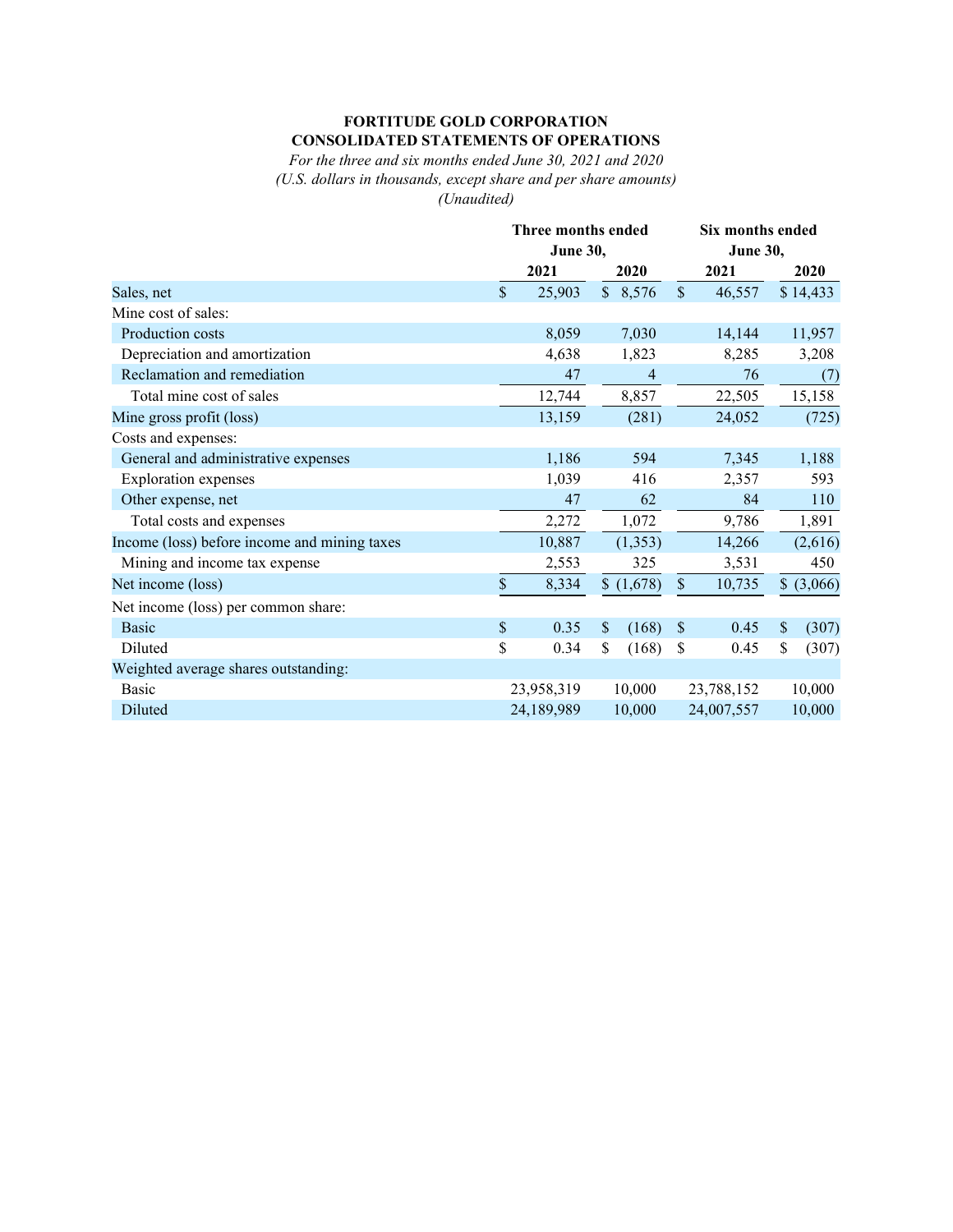## **FORTITUDE GOLD CORPORATION CONSOLIDATED STATEMENTS OF CASH FLOWS**

*For the six months ended June 30, 2021 and 2020 (U.S. dollars in thousands) (Unaudited)*

|                                                                       | Six months ended |          |                 |          |
|-----------------------------------------------------------------------|------------------|----------|-----------------|----------|
|                                                                       |                  |          | <b>June 30,</b> |          |
|                                                                       |                  | 2021     |                 | 2020     |
| Cash flows from operating activities:                                 |                  |          |                 |          |
| Net income (loss)                                                     | \$               | 10,735   | \$              | (3,066)  |
| Adjustments to reconcile net income (loss) to net cash from operating |                  |          |                 |          |
| activities:                                                           |                  |          |                 |          |
| Depreciation and amortization                                         |                  | 8,344    |                 | 3,282    |
| Stock-based compensation                                              |                  | 3,317    |                 |          |
| Deferred taxes                                                        |                  | 845      |                 |          |
| Other operating adjustments                                           |                  | 31       |                 | (6)      |
| Changes in operating assets and liabilities:                          |                  |          |                 |          |
| Accounts receivable                                                   |                  | (3,112)  |                 | (99)     |
| Inventories                                                           |                  | (2,922)  |                 | (2,816)  |
| Prepaid expenses and other current assets                             |                  | (629)    |                 | (11)     |
| Other non-current assets                                              |                  | (4)      |                 | (256)    |
| Accounts payable and other accrued liabilities                        |                  | 301      |                 | (946)    |
| Income and mining taxes payable                                       |                  | (457)    |                 | 450      |
| Net cash provided by (used in) operating activities                   |                  | 16,449   |                 | (3, 468) |
|                                                                       |                  |          |                 |          |
| <b>Cash flows from investing activities:</b>                          |                  |          |                 |          |
| Capital expenditures                                                  |                  | (596)    |                 | (6,195)  |
| Net cash used in investing activities                                 |                  | (596)    |                 | (6,195)  |
|                                                                       |                  |          |                 |          |
| <b>Cash flows from financing activities:</b>                          |                  |          |                 |          |
| Contributions from GRC                                                |                  |          |                 | 9,680    |
| Dividends paid                                                        |                  | (1, 917) |                 |          |
| Issuance of common stock                                              |                  | 500      |                 |          |
| Repayment of loans payable                                            |                  | (454)    |                 | (435)    |
| Repayment of capital leases                                           |                  | (227)    |                 | (217)    |
| Net cash (used in) provided by financing activities                   |                  | (2,098)  |                 | 9,028    |
|                                                                       |                  |          |                 |          |
| Net increase (decrease) in cash and cash equivalents                  |                  | 13,755   |                 | (635)    |
| Cash and cash equivalents at beginning of period                      |                  | 27,774   |                 | 866      |
| Cash and cash equivalents at end of period                            | $\mathbb{S}$     | 41,529   | $\$\,$          | 231      |
|                                                                       |                  |          |                 |          |
| <b>Supplemental Cash Flow Information</b>                             |                  |          |                 |          |
| Interest expense paid                                                 | $\$$             | 20       | $\$$            | 50       |
| Income and mining taxes paid                                          | $\$$             | 3,143    | $\$$            |          |
| Non-cash investing and financing activities:                          |                  |          |                 |          |
| Change in capital expenditures in accounts payable                    | $\$$             | 561      | $\$$            | (1,517)  |
| Change in estimate for asset retirement costs                         | \$               | 372      | $\$$            | 1,097    |
| Stock contributed from Parent                                         | \$               |          | $\$$            | 100      |